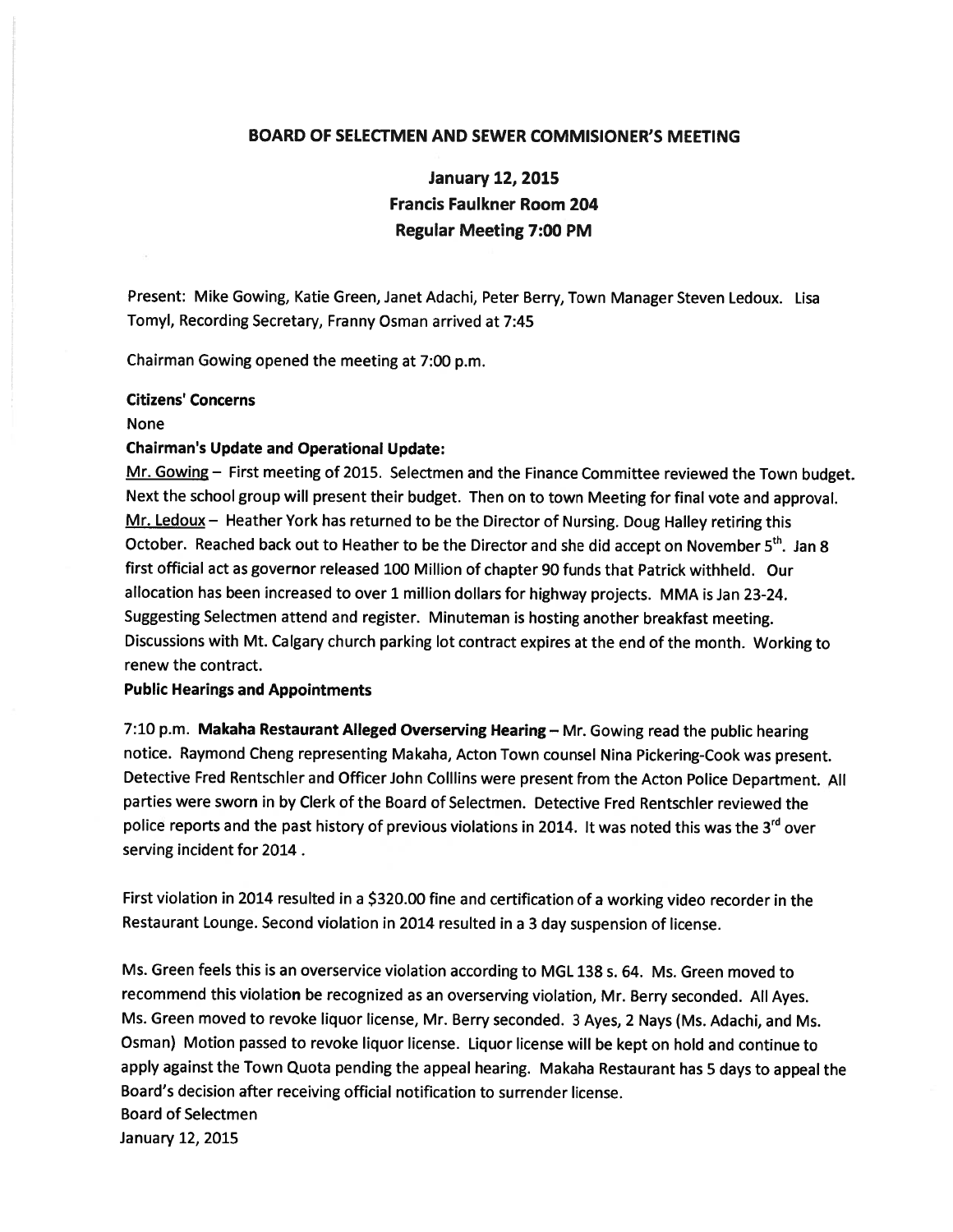8:10 p.m. Traffic Rules and Order, Corey York, Town Engineer - Mr. Gowing read the public hearing notice. Mr. York recited amendments to the traffic rules and order. <sup>A</sup> Taylor Road resident brought up questions regarding where the no parking signage would go up and where.

Mr. Gowing requested <sup>a</sup> motion to approve — Ms. Adachi moved to approve the amended traffic rules and orders, Ms. Osman seconded. All Ayes — UNANIMOUS VOTE

## Selectmen's Business

# Community Preservation Committee Application Reviews and Order of Priority —

Board of Selectmen, as requested by the Community Preservation Committee, revisited their CPA priorities based on the submittal of <sup>a</sup> reques<sup>t</sup> for Open Space Set Aside funds and the reques<sup>t</sup> for an application for National Register of Historic Places designation for Forest Cemetery.

Below, please find the revised priority list:

- 1. Assabet River Rail Trail Acquisition (20 points)
- 2. Open Space Set Aside (17 points)
- 3. NARA Safety Improvements (13 points)
- 4. NARA Picnic Pavilion Restroom (12 points)
- 5. Skate Park Expansion (5 points)
- 6. Irrigation Wells: Arboretum and Morrison Farm (4 points)
- 7. Forest Cemetery Historic Designation (2 points)

Neither the Arboretum Fern Boardwalk nor the Invasive Water Chestnut Plant Removal received any consideration.

Discussion on Adding 4 Associates to Acton Nursing Service Task Force — Mr. Charlie Aaronson requested that the terminology be "Associates" vs. "Alternate". Mr. Berry moved to add <sup>4</sup> Associate members to the Acton Nursing Service Task Force, Ms. Green seconded. All Ayes UNANIMOUS VOTE

Approval of Outdoor Seating at Acton Plaza — Mr. Barti spoke in favor of amending the site <sup>p</sup>lan for the Outdoor Seating Area. Ms. Adachi motioned to approve Acton Outdoor Seating not requiring <sup>a</sup> sewer privilege fee. Ms. Green seconded. All Ayes — UNANIMOUS VOTE

FY 16 Budget Discussions

# Selectmen's Reports:

Ms. Adachi: Acton Community Housing Corporation - next meeting on 1/22, will hear presentation about proposed project.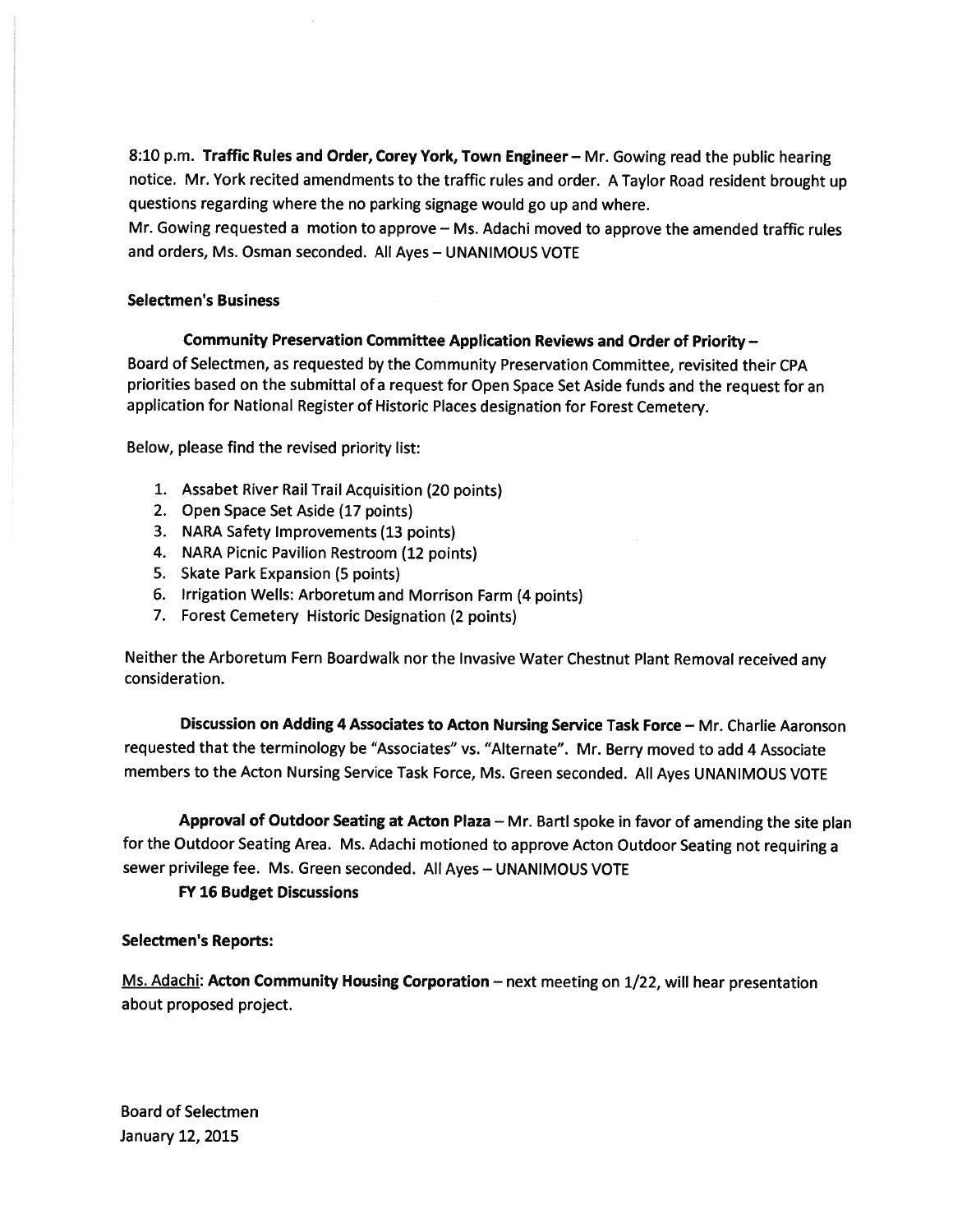Acton Water District - meeting tonight. Agenda includes update about South Acton water treatment <sup>p</sup>lant project. As Selectmen learned from District Director Chris Allen last week, <sup>p</sup>ipe installation under tracks on Parker completed, so detour, traffic disruption ending.

Conservation Commission, 1/7 — continued hearing on Arboretum improvements; not closed ye<sup>t</sup> due to need for more information about proposed stormwater management.

Design Review Board, 1/7 - at next meeting will discuss revised charge, reflecting Ms. Adachi's changes to account for comments from Planning Department and others. Charge will be on Selectmen's agenda after DRB has provided feedback.

Finance Committee, 12/23 - Heard presentation about pay-as-you-throw/SMART proposal, provided good suggestions: need to address possible resident concerns about relative cost of PAYT/SMART in comparison to current transfer station arrangemen<sup>t</sup> or private carrier, etc. Discussion of schools, Town preliminary FY16 budget presentations. Considerable discussion of propose<sup>d</sup> meals tax, as revenuesource for hiring of economic development office; some members concerned about tying tax to new hire, others about another tax. Bob Evans also did not care for the tying, but pu<sup>t</sup> tax in perspective, saying it would add <sup>75</sup> cents to \$100 meal charge. Next meeting tomorrow

Land Stewardship Committee, 1/16 - forming subcommittee to focus on parcel-mapping: checking out mapping software, updating maps on website and in paper manual. LSC members goo<sup>d</sup> with computers as well as chainsaws, so lots of interest in mapping project. Discussion of donated benches: need for proper installation/anchoring, and need for communications between Town staff and LSC if issues arise re benches;

Water Resources Advisory Committee, 12/17 - latest revised draft to circulate to departments via Town Manager for follow-up comments, especially from Engineering, from which no comments to date.

Regionalization Finance Oversight Subcommittee, 12/18 (prior to School Committee meeting). Another discussion with Superintendent Glenn Brand, AB Finance Director Clare Jeannotte. Subcommittee explained mission to look at budget projections that Special Town Meeting heard, 6/2013; to monitor budget development for consistency with projections (savings); and repor<sup>t</sup> briefly at annual Town Meeting. Ms. Jeannotte still trying to substantiate some estimates, such as for transportation reimbursement. Next meeting on 1/27.

Diversity Coalition, 1/8 — approved final repor<sup>t</sup> on 18 months activities, to be circulated via e-mail this week to various public committees/offices (by Ms. Adachi) and community organizations (by Rachel Sagan of Acton Boxborough United Way).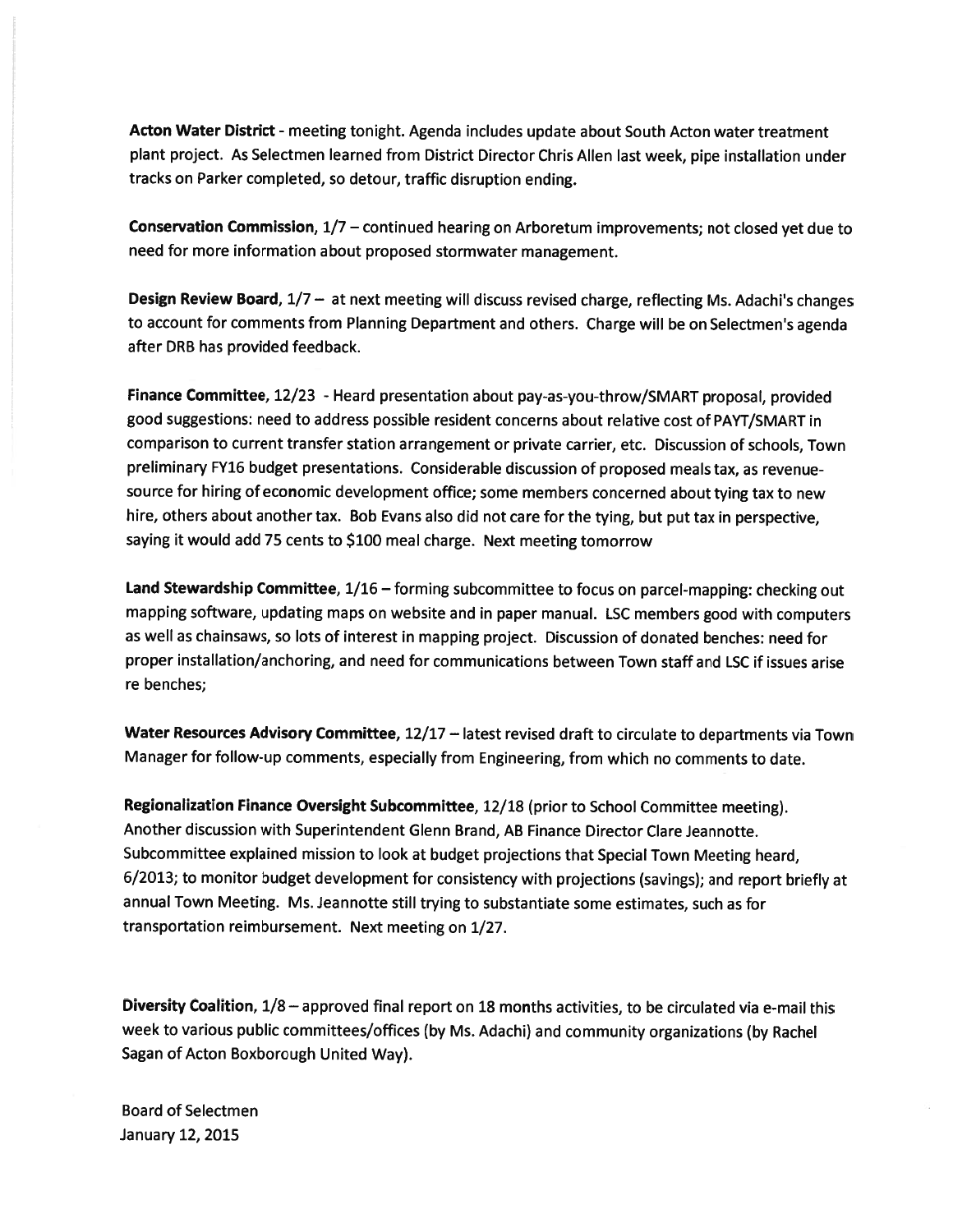Ms. Green: The Acton Memorial Library Board of Trustees met. They have posted the position for <sup>a</sup> new Assistant Director and are actively engage<sup>d</sup> in that search. They are continuing to work on implementing their long range strategic <sup>p</sup>lan, including getting job descriptions in <sup>p</sup>lace for all positions. They also voted to make some changed to the circulation policy for the length of time one can borrow tv series.

<sup>I</sup> attended the Eagle Scout Court of Honor for Matt Philips and Mark Wiggins, two young men whose projects contributed greatly to the town.

The Recreation Commission met and discussed preparations for the Recreations Department's upcoming presentation to the Community Preservation Committee regarding their applications for funding for the NARA security gate and the skate park. Three potential new members also attended the meeting and expressed interest in joining. The Committee has two full-member and two associatemember positions open so hopefully we can fill those in the near future.

The Acton-Boxborough Regional School Committee met twice since our last meeting, but <sup>I</sup> was only able to attend the more recent meeting. At that time, they had <sup>a</sup> repor<sup>t</sup> from their outside auditor, which revealed nothing shocking. They also had another initial presentation by the Superintendent on the preliminary proposa<sup>l</sup> for the FY'16 budget. The current preliminary proposa<sup>l</sup> represents an 8% increase in Acton's assessment over FY'15. That evening, they represented the increase as <sup>a</sup> 7.2% increase because they are considering the money that the towns of Acton and Boxborough paid to the district through side letter agreements in FY'15 to cover the increase in Middlesex Retirement expenses as par<sup>t</sup> of their FY'15 base budget. This artificially lowers the increase from FY'15-FY'16. The preliminary budget also includes <sup>a</sup> net increase of 1.8 FTEs. There will be more budget presentations at upcoming ABRSC meetings, and their Budget Saturday is scheduled for January 31st.

Mr. Berry: Train Station Committee - the steel has arrived and the head houses are going up. It is moving along. The train station committee received <sup>a</sup> letter from Gordon Richard — he is considering retiring and was offering the property to the Town for consideration. <sup>I</sup> recommend being more proactive with him to purchase the property for additional parking spaces at the train station. The parking fees would help pay for the purchase of the property. It would also be appropriate for affordable housing as well.

GAB met. They will be moving forward with proposals from town and schools for funding under the Green Commnities Act.

# Ms. Osman: Senior Center Study Committee (SCSC)

As of the Dec. <sup>15</sup> meeting, <sup>I</sup> was busy interviewing candidates for the Senior Center Study Committee. Since then <sup>I</sup> have finished interviewing all and am submitting the names to Mike Gowing for appointment at the Jan. <sup>26</sup> Board of Selectmen meeting. It is <sup>a</sup> grea<sup>t</sup> group of people on the committee including people that have worked in and out of Senior Centers or have other related interests, and <sup>I</sup> am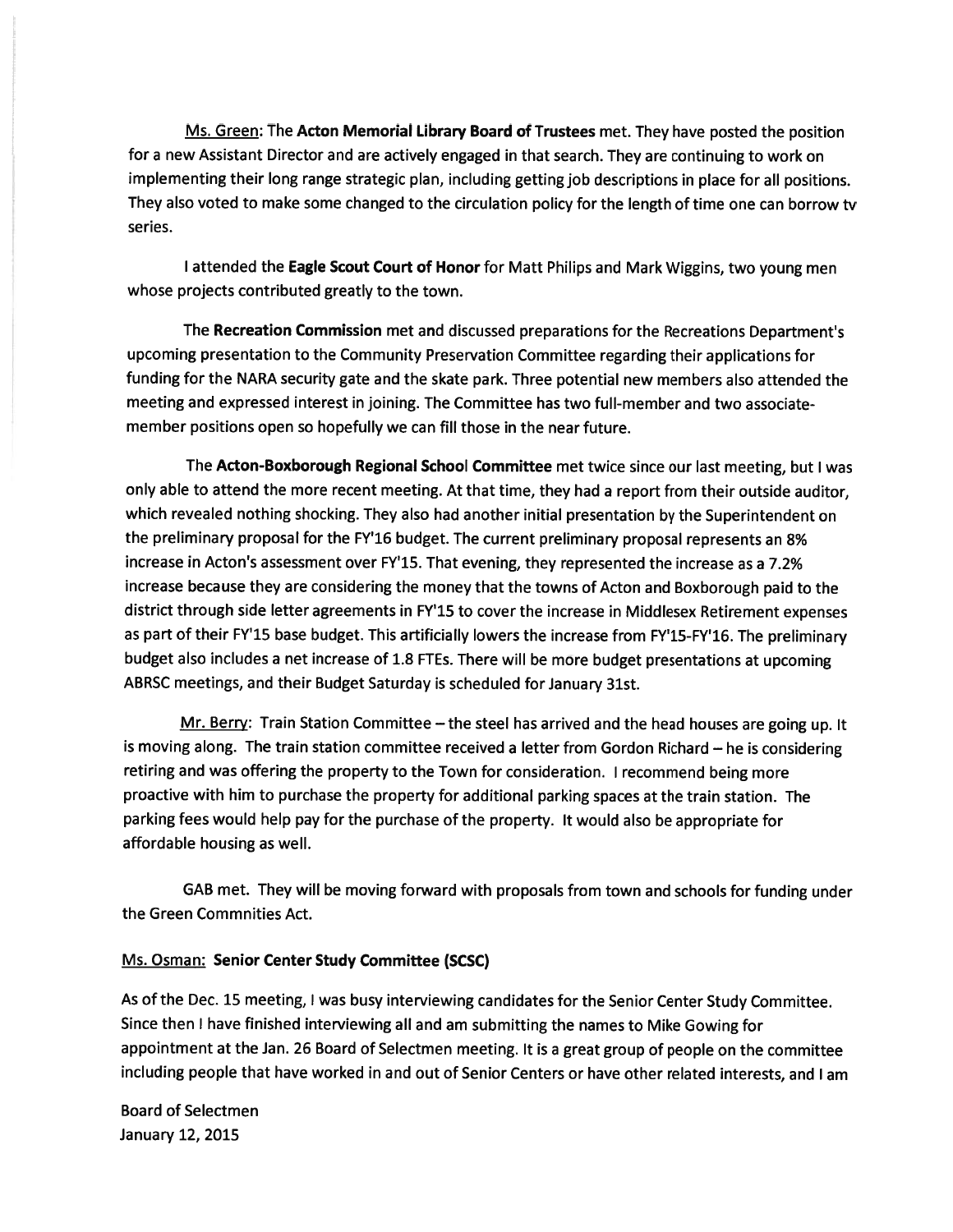looking forward to getting started, or, rather, continuing the work toward an expanded Senior Center presumably in <sup>a</sup> new location.

<sup>I</sup> would like to pu<sup>t</sup> on the agenda of <sup>a</sup> near future meeting to revise the charge so we can have some associate members on the SCSC. We have <sup>a</sup> diverse group in terms of age, ranging from someone in her 20's to some in their 70's and 80's; including at least one military veteran, some new to town committees and some long time committee participants, some relatively new residents in town, some very longtime residents. Interests and experience among the participants in the committee include: low vision; technology; fitness; diversity; data analysis. We will have at least one person from the Council on Aging Board who is not one of the two formal members of the SCSC but will participate in the committee work. We hope more people will join the effort, including some from the Chinese or Indian communities as both are communities of substantial size whose needs we want to be sure to include in the plans for the senior center.

Jan. 5, 2015- There was a Council on Aging Board meeting but I did not attend because I celebrated my aunt's  $102<sup>nd</sup>$  birthday at the same time.

Jan. 7, 2015- Participated in a meeting of the Lowell Regional Transit Authority and UMass Lowell. The two groups are trying to cooperate to improve transit for students and employees within Lowell and to Lowell. This is important as parking is tight at UMass Lowell. Also, students and staff without cars fill buses coming from Lawrence, and <sup>I</sup> know <sup>I</sup> have heard families say they need transportation to UMass Lowell as well as Middlesex Community College campuses from Acton, and the closest thing there is is <sup>a</sup> bus from Littleton to Lowell and not frequent.

It was good to hear that at the meeting the previous day of the North Middlesex Council of Governments planning group meeting, CrossTown Connect had been present. That participation and visibility is important.

CrossTown Connect's new director, Scott Zadakis, wrote letters of comment on the Coordinated Public transit-Human Services Transportation Plan not only on the Boston Metropolitan Planning Organization's <sup>p</sup>lan but for the <sup>p</sup>lan for the <sup>p</sup>lanning organizations west and north of us, North Middlesex Council of Governments (NMCOG) and Montachusett Regional Planning Commission (MRPC). These letters had to be in by Dec. <sup>30</sup> and were crucial because if programs were not mentioned in comment letters they would not be eligible for the Coordinated Transit grants that have calls for applications early in the year. In the pas<sup>t</sup> we have applied for and received funding from this gran<sup>t</sup> program for parts of the transit system such as <sup>a</sup> driver for the Road Runner van.

It is hard to copy the text from the <sup>p</sup>df of those letters, but <sup>I</sup> will include <sup>a</sup> <sup>p</sup>df of one of the letters with these notes. In case <sup>a</sup> <sup>p</sup>df can't be included in these notes, <sup>I</sup> leave the weirdly formatted word version of the pdf here:

December 29, 2014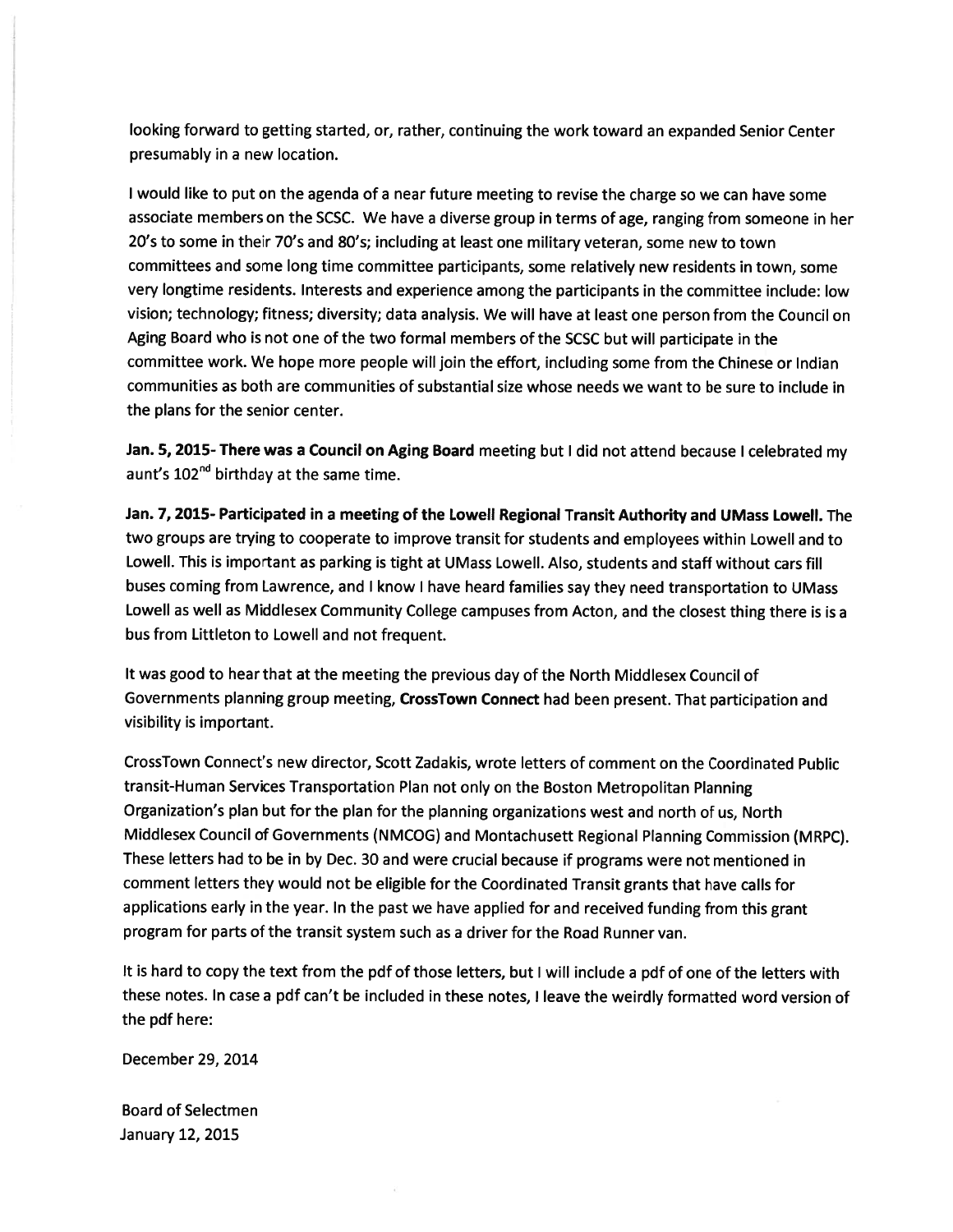Boston Region Metropolitan Planning Organization Central Transportation Planning Staff 10 Park Plaza #2150 Boston, MA 02116

To the Central Transportation Planning Staff of the Boston Metropolitan Planning Organization,

After reviewing the draft of the MPO's Coordinated Public Transit-Human Services Transportation Plan, CrossTown Connect would like to offer comments on behalf of its constituent members. CrossTown Connect is <sup>a</sup> Transportation Management Association (TMA) that has been formed in the participating communities of Acton, Boxborough, Concord, Littleton, Maynard, Stow, and Westford. The goals of the organization include: maximizing mobility within and access to the communities and businesses in the region, coordinating <sup>a</sup> network of transportation resources to move people and enhance the area's economic vitality while minimizing the impact of development, and making the most efficient use of nearby public transportation services.

As unique Transportation Management Association that harnesses <sup>a</sup> public-private partnership (PPP) model that serves communities in addition to businesses, we understand the importance of providing comprehensive services to traditionally underserved populations. As mentioned in the draft, our TMA has now handles dispatch services for Council on Aging (COA) vans in Acton. We would add that the CrossTown Connect Central Dispatch Call Center serves COA's for the three additional communities of Boxborough, Littleton, and Maynard as well as for Acton's LRTA Roadrunner service for seniors and Acton's MinuteVan Dial-A-Ride for the genera<sup>l</sup> population. This has created <sup>a</sup> coordinated, regional approach to providing transportation.

We are <sup>p</sup>leased that the <sup>p</sup>lan has identified as <sup>a</sup> priority the targeting of resources toward people for whom English is not their first language and we strongly suppor<sup>t</sup> this effort. In our Central Dispatch Call Center we have identified significant portions of the population that use our services who have limited English proficiency. We have learned from experience that overcoming the language barrier is <sup>a</sup> key to increasing ridership on these services.

We also feel that the TMA's in Massachusetts can potentially <sup>p</sup>lay <sup>a</sup> role in mobility managemen<sup>t</sup> when the definition of <sup>a</sup> TMA is expanded beyond its traditional corporate scope as it has been with CrossTown Connect. With municipalities as partners we <sup>p</sup>lay <sup>a</sup> role in mobility managemen<sup>t</sup> for our member communities by acting as <sup>a</sup> resource to the public. When the region is viewed as whole and both services and users are identified while avoiding taking <sup>a</sup> siloed approach, everyone can benefit. Additionally, an overarching organization creates opportunities for consolidated and consistent branding across services so that the public has <sup>a</sup> better understanding of what services are available to them and where to find information about them. We believe that there are more opportunities for PPP's going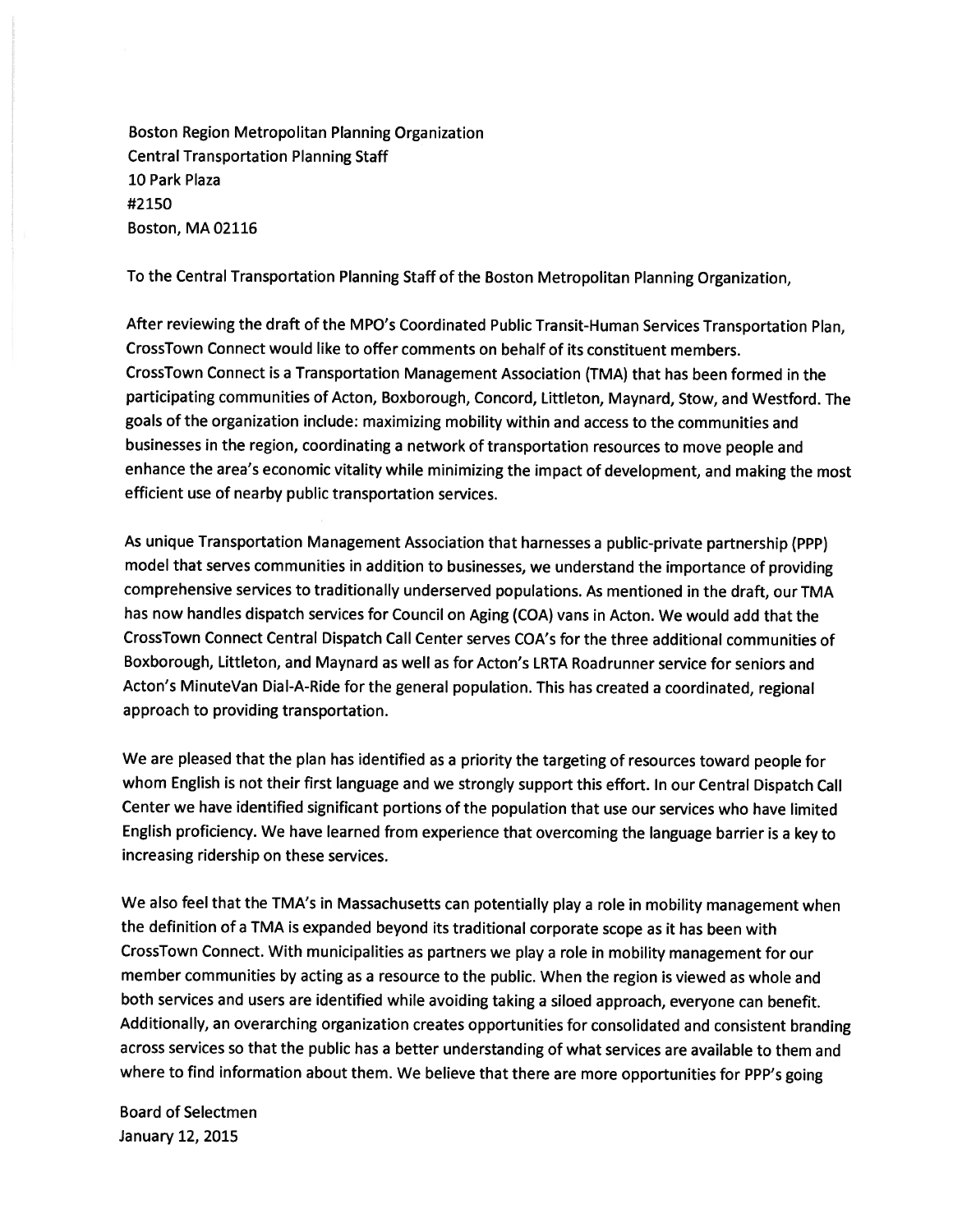forward, especially in the absence of additional funding from the public sector.

As much of the region CrossTown Connect serves is either suburban or rural, we highly value emphasis on creating transportation alternatives that do not currently exist. With the absence of public transportation services in much of the region it is very difficult for low income, disabled, elderly people to ge<sup>t</sup> around. We continually work to identify solutions to this situation and believe that coordination between what services there are is <sup>a</sup> key componen<sup>t</sup> of this effort. We appreciate any assistance the MPO can provide through the Coordinated Public Transit-Human Services Transportation Plan in supporting new transportation initiatives.

Similar to coordination, we believe that sharing is <sup>a</sup> key componen<sup>t</sup> to mobility in this type of region. For example, using COA vans for other purposes when they are not in use could provide others with service from vehicles that would not otherwise serving <sup>a</sup> purpose. We also think that vanpooling and ridesharing are key aspects in sharing mobility responsibilities and anything that can be done to encourage this behavior is worth persuing.

Connections between communities are another area that we feel is important as too often these are very difficult where service terminates at the edge of <sup>a</sup> jurisdiction. CrossTown Connect agrees that as described in the draft, working toward more coordination will help to diminish this problem. Another major need that we see in our region is for more reverse commute options. There has been another train added to the Fitchburg line that gets to the Concord/Acton/Littleton <sup>a</sup> little before 9:00 a.m. and this is positive though the "last mile" is still an issue. We are currently working on coordinating shuttles where possible for these reverse commuters. Additional reverse commute options in the pea<sup>k</sup> commuting hours will help to improve access and the likelihood that businesses will be able to do the essential recruiting that will keep this area economically vital. CrossTown Connect would welcome the chance to work with CTPS during any potential shuttle route <sup>p</sup>lanning or feasibility studies.

The cost of <sup>a</sup> Commuter Rail pass from Zone 1A (urban core) is prohibitively high. This being the case, there are <sup>a</sup> number of employer-supported shuttles that run to this area from Alewife Station. It is the opinion of CrossTown Connect that if increasing ridership and cutting road congestion and greenhouse gasses are priorities, it would be beneficial to offer discounted Reverse Commuter Passes to encourage use of the Commuter Rail as an option to ge<sup>t</sup> to the area.

With these recommendations, we at CrossTown Connect would like to thank the MPO for drafting and accepting public comment on the Coordinated Public Transit Human Services Transportation Plan and we look forward to working with you to make public transportation more accessible to everyone.

Jan. 8, 2015- Meeting of the Acton Boxborough Diversity Coalition.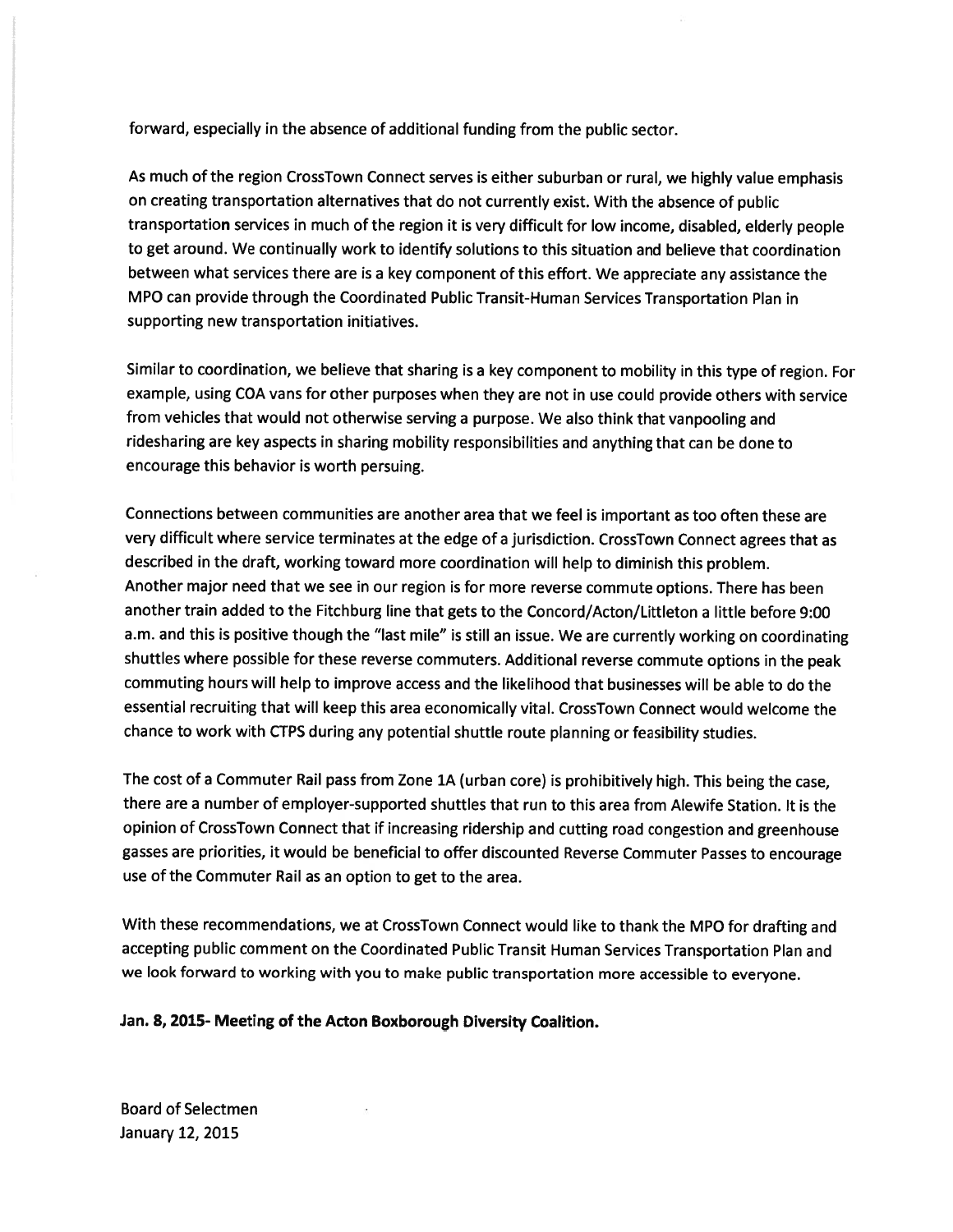We discussed how we will distribute the final report, and <sup>p</sup>lans for the upcoming Martin Luther King Breakfast on Monday, Jan. 19 at 9 am at Congregation Beth Elohim, 133 Prospect St., Acton. Janet can provide details.

The No Place for Hate Program, which Sal Lopes and Marge Kennedy and others kept going for <sup>a</sup> long time now, is being <sup>p</sup>hased out by the Anti-Defamation League as they have other similar but otherwise named programs. The work of this goo<sup>d</sup> program and committee will be carried on by the Acton Boxborough Diversity Coalition whose repor<sup>t</sup> you will all see soon after our first year and <sup>a</sup> half.

### Jan. 10, 2015- Budget Saturday

My first, as Selectman. <sup>I</sup> am incredibly impressed with the skill and, <sup>I</sup> would say, art, of Steve Ledoux and all department heads at putting together <sup>a</sup> budget that works. Thank you to them and to the Finance Department!

Cemetery Commission will meet this Wed. Jan. 14, <sup>2</sup> pm at Town Hall.

# Open Space Committee did not meet.

Mr. Gowing: Metropolitan Planning Organization (MPO) — <sup>I</sup> attended two MPO meetings since our last meeting — this is <sup>a</sup> composite: Every four years, the Federal Highway Administration (FHWA) and Federal Transit Administration (FTA) are required by law to review the metropolitan <sup>p</sup>lanning process conducted by the Boston Region MPO and its partners in order to certify that they are carrying out the process in accordance with all applicable Federal requirements. The review was conducted and the Boston MPO passed. This certification process is to ensure that federal monies are appropriately spen<sup>t</sup> on transportation problems in the greater Boston area. They also discussed tools for evaluating future projects in cost assumptions, geographic equity within the region, and social justice. They presented the transportation improvement plan (TIP) 2<sup>nd</sup> amendment with the foreshortened comment period (15 days rather than the typical 30 days).

Town Report is due and will send the chair of boards that have not submitted as of yet. Town Manager's performance review is due.

### Consent Agenda

Mr. Gowing held consent item 11. Ms. Adachi moved to approve consent items 7-10, and 12-27. Ms. Green seconded. All Ayes — UNANIMOUS VOTE. Ms. Adachi moved to approve item 11, Ms. Green seconded. <sup>4</sup> Ayes, <sup>1</sup> Abstain (Mr. Gowing). Ms. Green Moved to Adjourn, Ms. Osman seconded, All Ayes Meeting Adjourned at 10:30 PM

Respectfully Submitted,